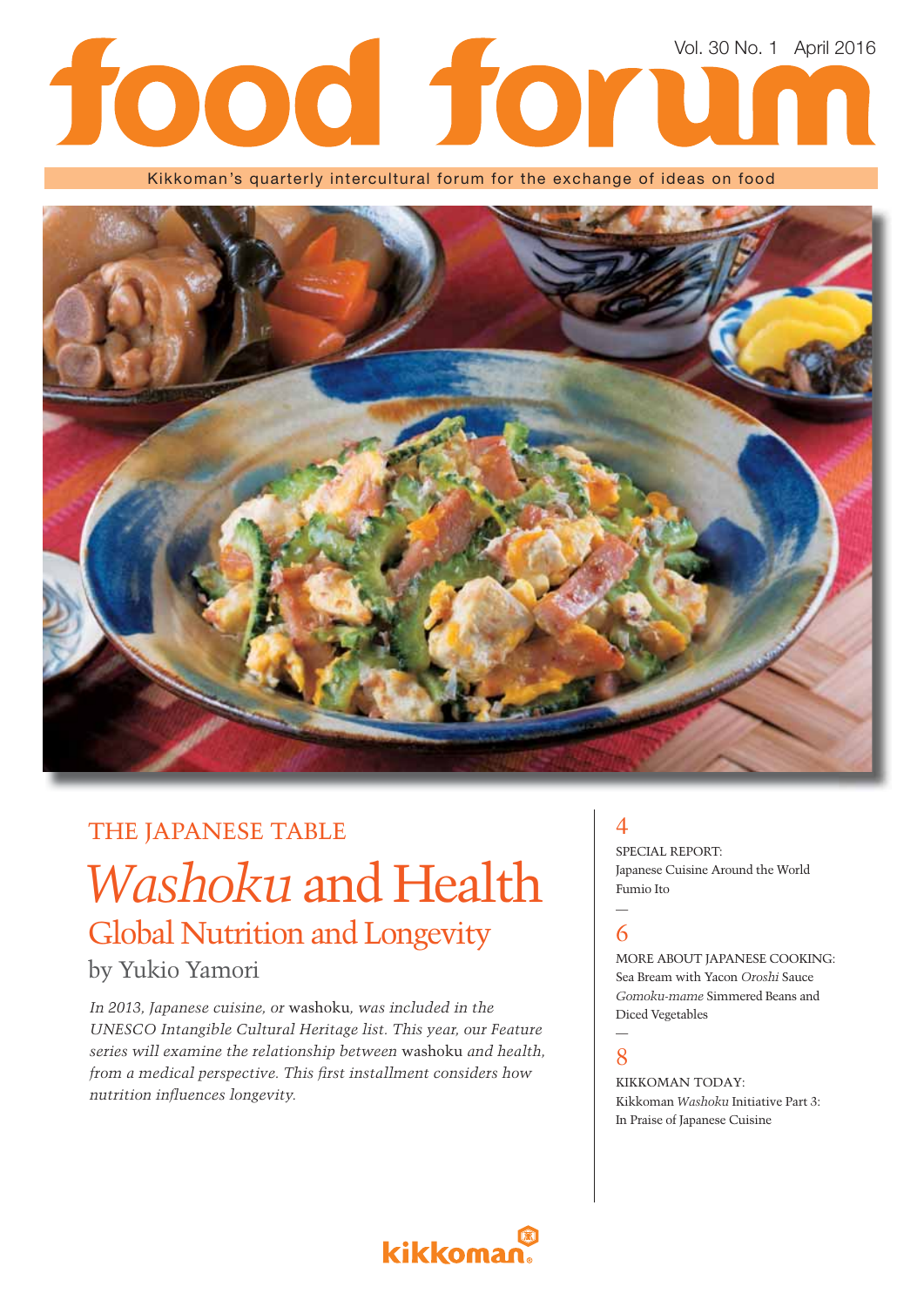# *Washoku* and Health Global Nutrition and Longevity



From left: Shish kebab, a common meat dish in the Caucasus; Grilled tofu stand in Guizhou, China

According to World Health Organization (WHO) statistics, Japanese women, who live to an average age of 87, currently hold the top spot in the world in terms of longevity. Japanese men, too, have moved into the lead, with an average age of 80. The average lifespan for both men and women, at 84, is the highest in the world.

#### **Investigating Diet and Health**

When I began my research in the field of medicine in the 1960s, however, the Japanese lifespan was short. Strokes had just taken over from tuberculosis as the leading cause of death in Japan. At that time, strokes—whether stemming from ruptured blood vessels, or blocked blood vessels in the brain were considered vascular conditions that inevitably accompanied advanced age. Stroke is a condition found only in humans, and it was impossible to study the problem through experiments with animals. From among rats predisposed to high blood pressure, a condition suspected to be a cause of strokes, my colleagues and I were able to establish a new strain which could successfully develop stroke. These rats contributed greatly to the elucidation of the causes of stroke, and to the global development of new antihypertensive drugs. Our

study found, for the first time, that if hypertensive rats ingested large amounts of salt, they suffered from strokes within a short period of time; but strokes could be prevented if they were fed a diet of soy or fish protein, potassium-rich vegetables, magnesium, and calcium-rich dairy products. This discovery shed light on the relationship between nutrition and vascular conditions, and prompted the WHO to encourage further research in this area.

#### **WHO CARDIAC Study**

In 1985, in order to examine the relationship between health and the way people eat, I launched the Cardiovascular Diseases and Alimentary Comparison (CARDIAC) study, which surveyed over 60 different regions around the world (*see map*). Even now, nutrition surveys are carried out primarily through individual interviews. The CARDIAC study involved 200 men and women in their early fifties from each survey area. We recorded blood pressure figures and took blood samples on an empty stomach; but most significantly, we developed a special double-bottomed cup to collect 2.5 percent of voided urine throughout the day, and thus, for the first time in medical history, allowed for precise, accurate samples to be

collected over a 24-hour period from people going about their daily lives. Because of this original method, international comparisons of nutrition became possible.

At the time of this study, the Caucasus region, situated between the Black and the Caspian Seas, had some of the highest longevity rates in the world. Fruit was ample, and people consumed yoghurt regularly; they also ate about twice as much meat as Japanese, but it was grilled or boiled, reducing the amount of fat consumed, thus instances of excess blood lipids were few, and this seemed to be a factor in their longevity. There were also many centenarians among the Uighur people who lived in oases along China's Silk Road. They ate generous amounts of nuts and fruit, such as



A Masai *kibuyu* gourd, which holds cow's milk for making yoghurt.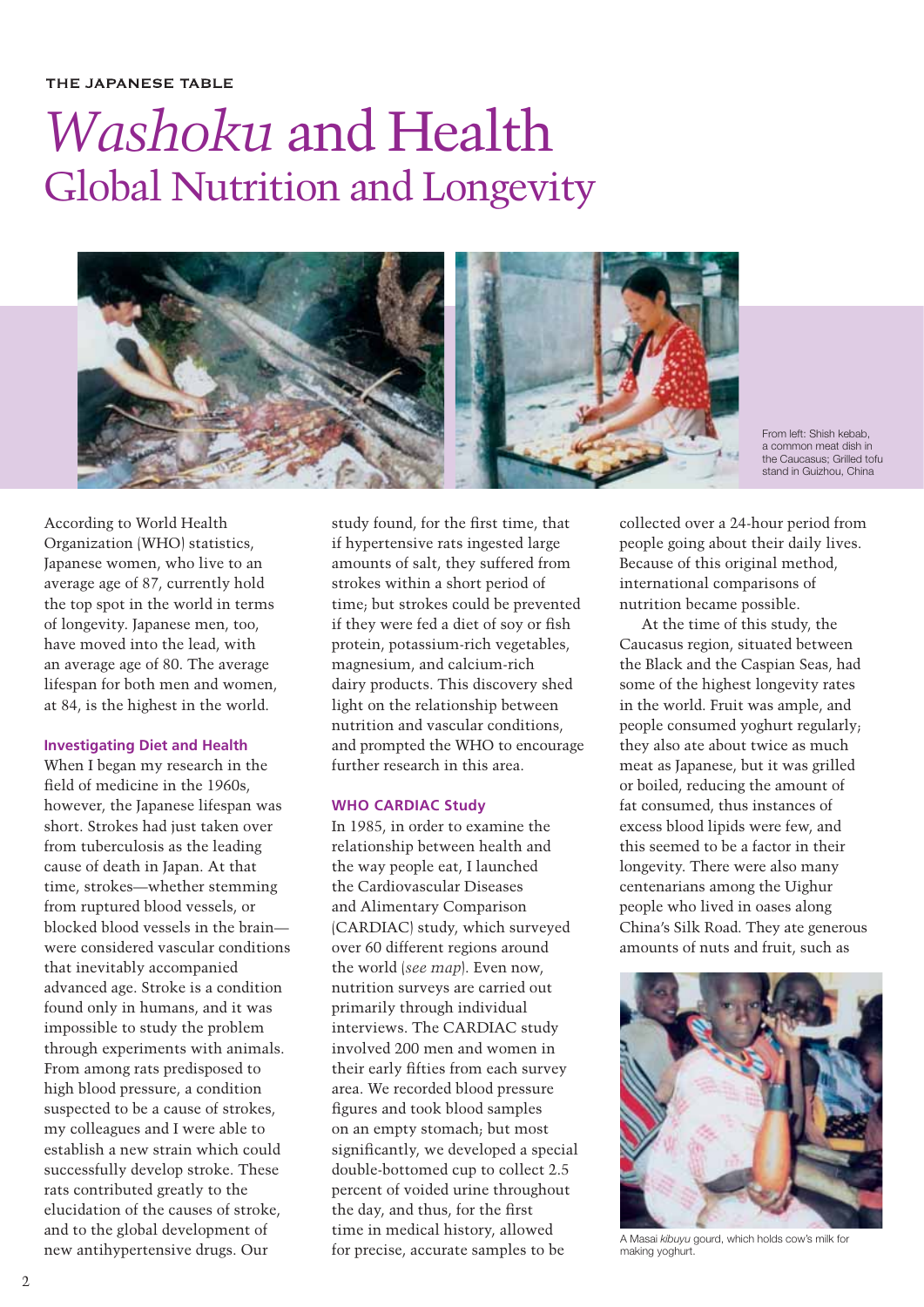This map indicates the 61 regions studied within 25 countries by Dr. Yamori's team during their examination of the relationship between health and nutrition. *WHO CARDIAC Study, 1985-2005. Map courtesy Yukio Yamori.* 

grapes, along with rice cooked with plenty of vegetables. The water drawn to the oases from snowmelt off the Tian Shan mountains and the waters from this region's unique karez (Turpan) irrigation system were rich in magnesium and calcium, and instances of high blood pressure were few. The study also found that the Masai of Tanzania added no salt to their diet: their only sodium intake was through the two to three liters of yoghurt they drank daily, ranking as the world's lowest, corresponding to 2.3 grams of salt per day. Among men and women in their fifties, none had high blood pressure. Their average life expectancy was not recorded, but if not for infectious diseases, it would have been considerable.

In Asia, people with low levels of sodium intake were the inhabitants of Guangzhou, which is famous for its food. People there eat abundant amounts of fresh vegetables and seafood, as well as tofu and other soy-based products. Their sodium intake was low, at six grams per day, a WHO target amount at the time, and high blood pressure was rare. In the province of Guizhou, adjacent to Guangzhou, the Miao minority are known for their longevity, so we conducted health examinations there in 1987 and 1997. This region is known for its karst topography

formed from the corrosion of limestone, and is ill-suited to rice cultivation. Staples there are a combination of corn and soybeans. (The origins of soy-based foods such as *natto* fermented soy beans and tofu can be traced to this region.) Particularly impressive in their diet is a type of noodle made from dried tofu, as well as freshwater fish. In Okinawa, where people eat tofu, fish and pork, the diet is a fusion of traditional Japanese and Chinese dishes. This area emerged in the 1990s as having the greatest life expectancy in Japan, and Okinawa Prefecture declared itself a "world longevity region."

#### **How We Eat and Live**

Our findings showed that deaths from stroke in Japan peaked in 1965, which was also the high point as far as blood pressure for both men and women. By the end of the Second World War, Japanese were suffering from malnutrition; but after the war, thanks to nutritious school lunches and hard-earned economic growth, protein intake increased. Salt intake was high, at slightly over 10 grams per day on average, but this gradually declined to the national target at that time of 10 grams. Thirty years later, by 1995, Japan's incidence of strokes had decreased to nearly 30 percent

of that in 1965. The inhibiting effect of protein on strokes first demonstrated by hypertensive rats was eventually corroborated through long-term analyses of more than 250,000 stroke patients, which took place over the course of 40 years. By the end of the twentieth century, improvements in the traditional *washoku* diet—once quite high in sodium and low in protein—were what granted Okinawa, and Japan as a whole, the world's greatest life expectancy. Food is the staff of life, and the way we eat today is precisely what determines how long we will live.  $\bullet$ 

*Translated by Lynne E. Riggs*

#### **cover**

Typical Okinawa cuisine includes the popular *goya chanpuru*, a dish of stir-fried bitter melon with tofu and *ashi-tebichi* stewed leg of pork, seasoned with soy sauce, mirin and sugar.

#### **Author's profile**

Yukio Yamori, M.D., Ph.D.; born 1937 in Kyoto. Dr. Yamori is a pathologist specializing in preventative medicine and nutrition. After serving for many years as professor at the Graduate School of Human and Environmental Studies at Kyoto University, he is currently professor at Mukogawa Women's University, as well as Director of the Mukogawa Women's University Institute for World Health Development, President of the Hyogo Prefecture Health Promotion Association, and professor emeritus of Kyoto University. In 1998, he was awarded Japan's Medal with Purple Ribbon. He has authored many books, including *Choju no Himitsu* ("Secret of long life") and *Daizu wa Sekai o Sukuu* ("Soybeans will save the world").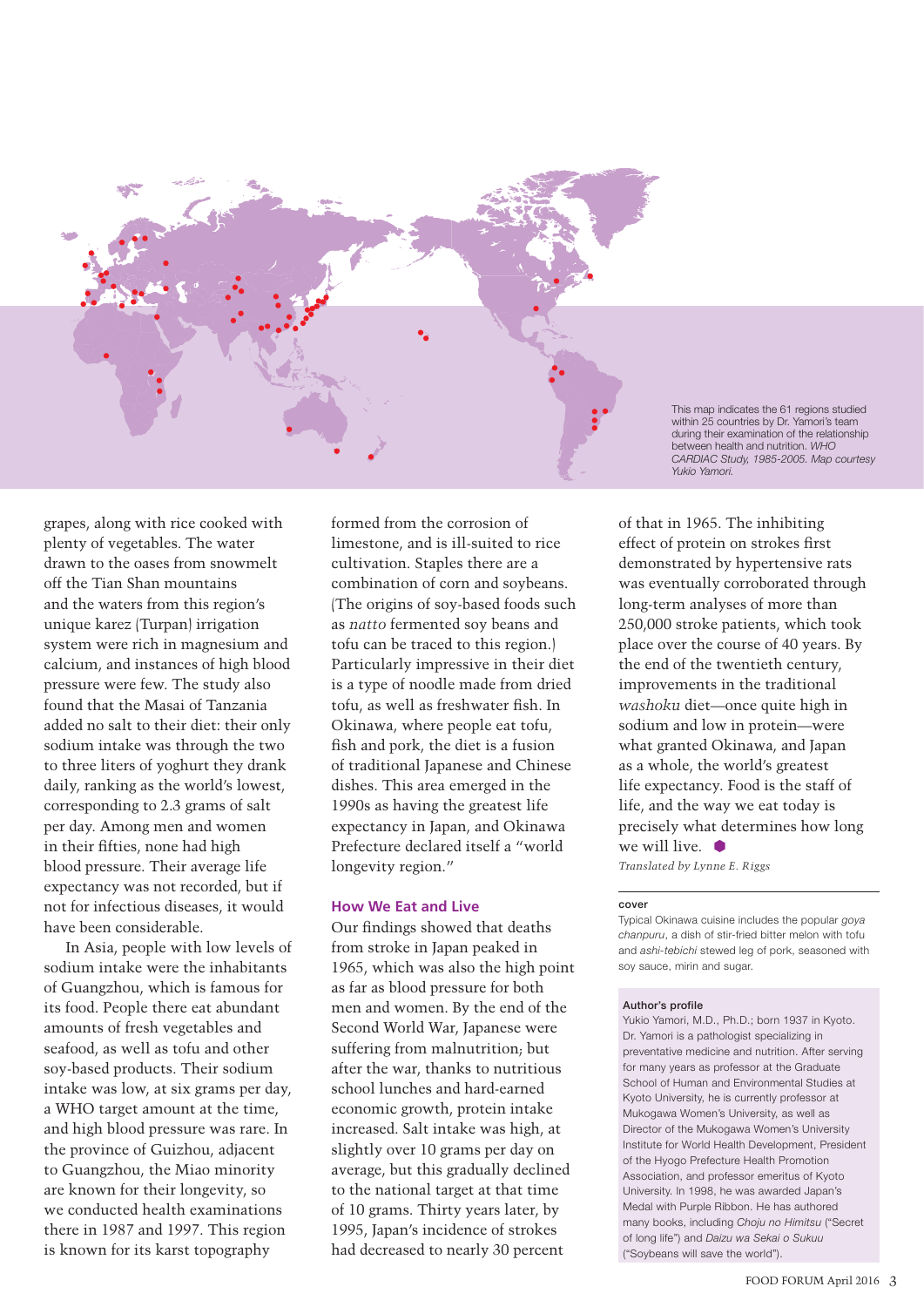

**SPECIAL REPORT** from Germany

# Japanese Cuisine Around the World

*Our annual Special Report takes a look at people who are introducing Japanese cuisine around the world. This issue features Fumio Ito, former sushi chef at Germany's very first Japanese restaurant, and later the founder of Restaurant KIKAKU in Düsseldorf. Here, he reminisces about his experiences in bringing the tastes of Japanese food culture to Germany.*

#### **Germany's First Japanese Restaurant**

The Nippon-Kan restaurant was established in Düsseldorf in 1964, under the auspices of the Japanese government and the support of several Japanese corporations. The restaurant was envisaged as a project to introduce Japanese culture to Germany, and as a center of friendship and exchange. Nippon-Kan was Germany's very first Japanese restaurant: the first fl oor featured *zashiki* (a tatami room), a tea ceremony room, a tempura counter, table seating and a courtyard garden. My workplace, the sushi section with counter and tables, was in the basement. There were about 600 Japanese living in Düsseldorf at the time, mostly men posted overseas without their families. Our clientele consisted mainly of these men and the business people they brought in to entertain. At first, Germans would mostly eat tempura or sukiyaki, and try one or two single pieces of sushi afterwards, as they were



unfamiliar with eating fish raw. Only Japanese customers ordered sushi as a main dish.

#### **Finding Ingredients**

We had great difficulty getting ingredients in the early days of the restaurant. We could not import rice from Japan, and when we cooked locally bought rice, it wasn't sticky enough. We had no wasabi either, and had to make do with horseradish. For fresh fish, we would go to Hamburg, the closest German city on the sea. We could get cod, herring and flounder, but that was not enough for a good array of sushi, so we would go to Rotterdam or to Ostend port in Belgium. After a while, we began to drive about once a week to the Paris fish market as well, where they sold plenty of fish and seafood from the Mediterranean. In the beginning, we brought in our own *nori* dried seaweed, soy sauce, sake and other items by container shipment from Japan; later, things got easier when we began to purchase them



The sushi counter at Nippon-Kan (1964) Opening of Restaurant KIKAKU (1977)



#### **Fumio Ito**

Born 1937, Chef Ito began his apprenticeship in Tokyo at Ginza's Kikaku restaurant in 1953. In 1959, he worked as the first sushi chef in Hong Kong, then moved to Germany in 1964 to work at Nippon-Kan in Düsseldorf, Germany's first Japanese restaurant. In 1977 in Düsseldorf, he opened his own business, Restaurant KIKAKU, and currently acts as advisor to its management company, Dream Team Düsseldorf GmbH. In 2013, Chef Ito received the prestigious Minister's Award for Overseas Promotion of Japanese Food from the Japanese Ministry of Agriculture, Forestry and Fisheries.



**Restaurant KIKAKU** Klosterstraße 38, 40211 Düsseldorf, Germany Tel: +49 (0)211 357853 www.kikaku.de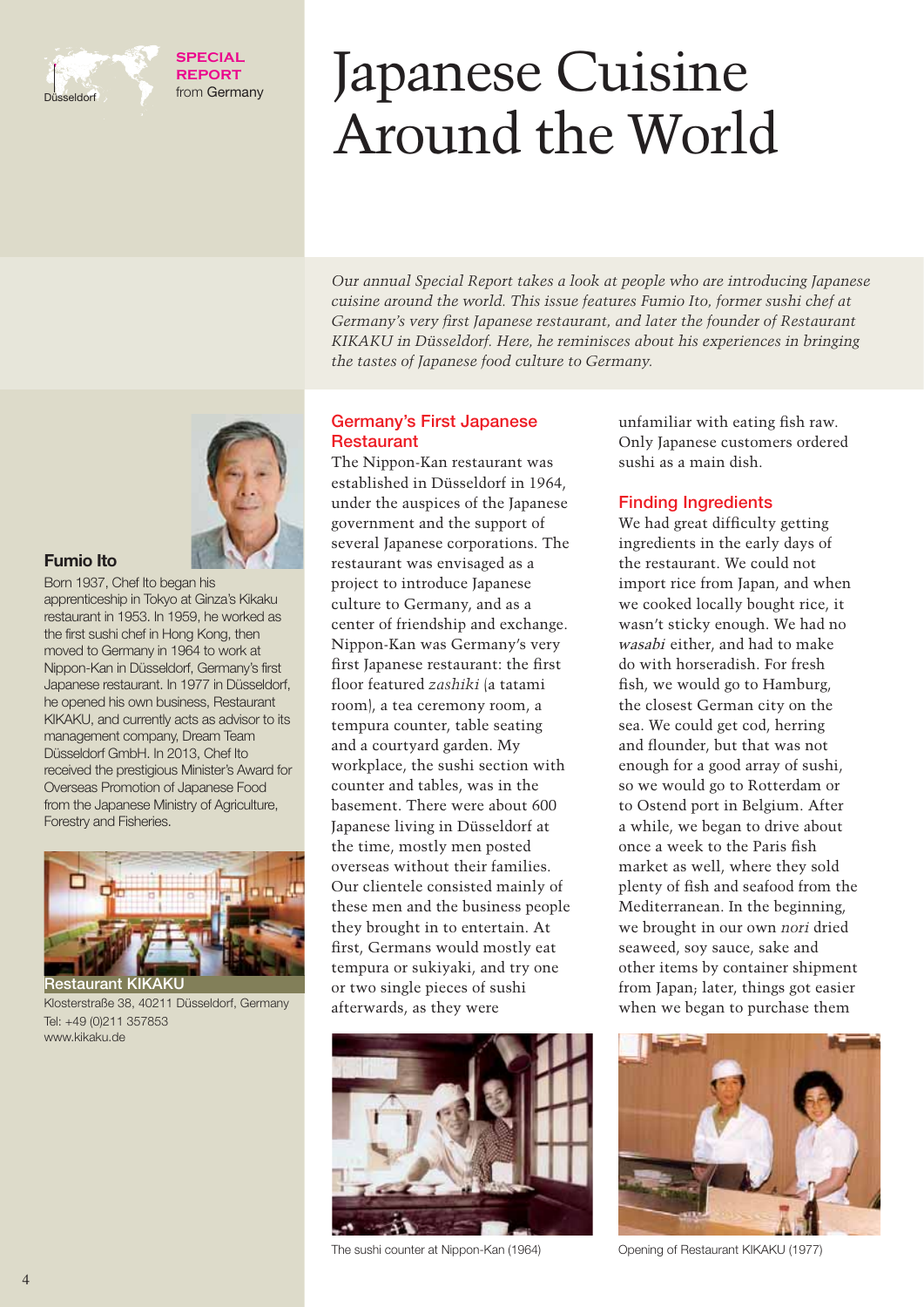KIKAKU Sushi Lounge at Düsseldorf airport



*Nigiri-zushi* as served at Restaurant KIKAKU



through Pacific Trading Co., Ltd. (today JFC Japan Inc.), a member of the Kikkoman Group.

#### **Restaurant KIKAKU Opens**

In 1977, I opened Restaurant KIKAKU in Düsseldorf, a Japanese restaurant featuring mainly sushi. At that time, Japanese restaurants here were expensive places where Japanese entertained clients, but Restaurant KIKAKU served sushi and home-style dishes at reasonable prices. Obtaining a business permit was an arduous process, and once I got past that stage, I had to raise funds to get started. We did our best to keep costs down, like painting the walls ourselves. From the time we opened, there were lines outside the restaurant for both lunch and dinner, which luckily has continued ever since. To accommodate guests outside in line, we only accepted reservations for seats within one hour from opening time. Dignitaries and celebrities came, but we asked them all to line up like everyone else. Sharing tables with strangers is generally not done in Germany, but



Making sushi for a company party (1985)

we explained this Japanese practice, and got people to adopt this custom.

The items on the menu that were most popular were homecooked dishes like *tatsuta-age* deepfried marinated chicken, *kinpiragobo* sautéed burdock and carrot, and salmon dressed with *unohana* bean-curd lees. Sometimes we made *udon* noodles and even pounded *mochi* glutinous rice cakes. In the early days, I only slept about four hours a night, but luckily, just before opening, I had found an apartment in the same building as the restaurant, which made life much easier.

#### **Sushi in Eastern Europe**

The restaurant closed on Saturdays, when I would often travel to countries in Eastern Europe, responding to requests to make sushi for company parties or for special events. Once, I went to make sushi for the Japanese Club in Poland. I cooked the rice beforehand, placed it in a rice server (ohitsu) and had to put it into checked baggage. At the baggage claim carousel, I found that the server had broken and the rice had spilled out. Local households quickly helped out by bringing in their rice cookers, and we cooked up fresh rice.

#### **Popular Sushi and Good Sushi**

Today, 39 years later, 70 percent of our German customers order sushi or sashimi. Düsseldorf is more international than most other

German cities, so people here have no qualms about eating raw fish. In fact, sushi has really become part of the local fare, and is sold in supermarkets here. Restaurant KIKAKU also has a sushi shop at Düsseldorf airport, and one customer from Stuttgart who eats there about once a month says, "This is the only place I can get such good sushi." Now that sushi has become popular, it is important more than ever to provide really good sushi.

#### **Thoughts for Young Chefs**

The basic spirit of service is a feeling of gratitude on the part of the person providing it, what we call in Japanese *omotenashi*, or "hospitality." Also, tidiness and cleanliness are essential to the restaurant business, so those are the very first things we make sure our young staff master thoroughly. Young people trained at Restaurant KIKAKU who later move on to other shops win praise, because they have mastered the fundamentals that prepare a person to be a professional chef. I hope that every young person who works in a restaurant will dream of owning their own. Some of our people have left Restaurant KIKAKU to set up business in Berlin, or even in other countries. If they have been properly trained and have confidence in what they do, customers will come to them, even if their shop might only have 10 seats.  $\bullet$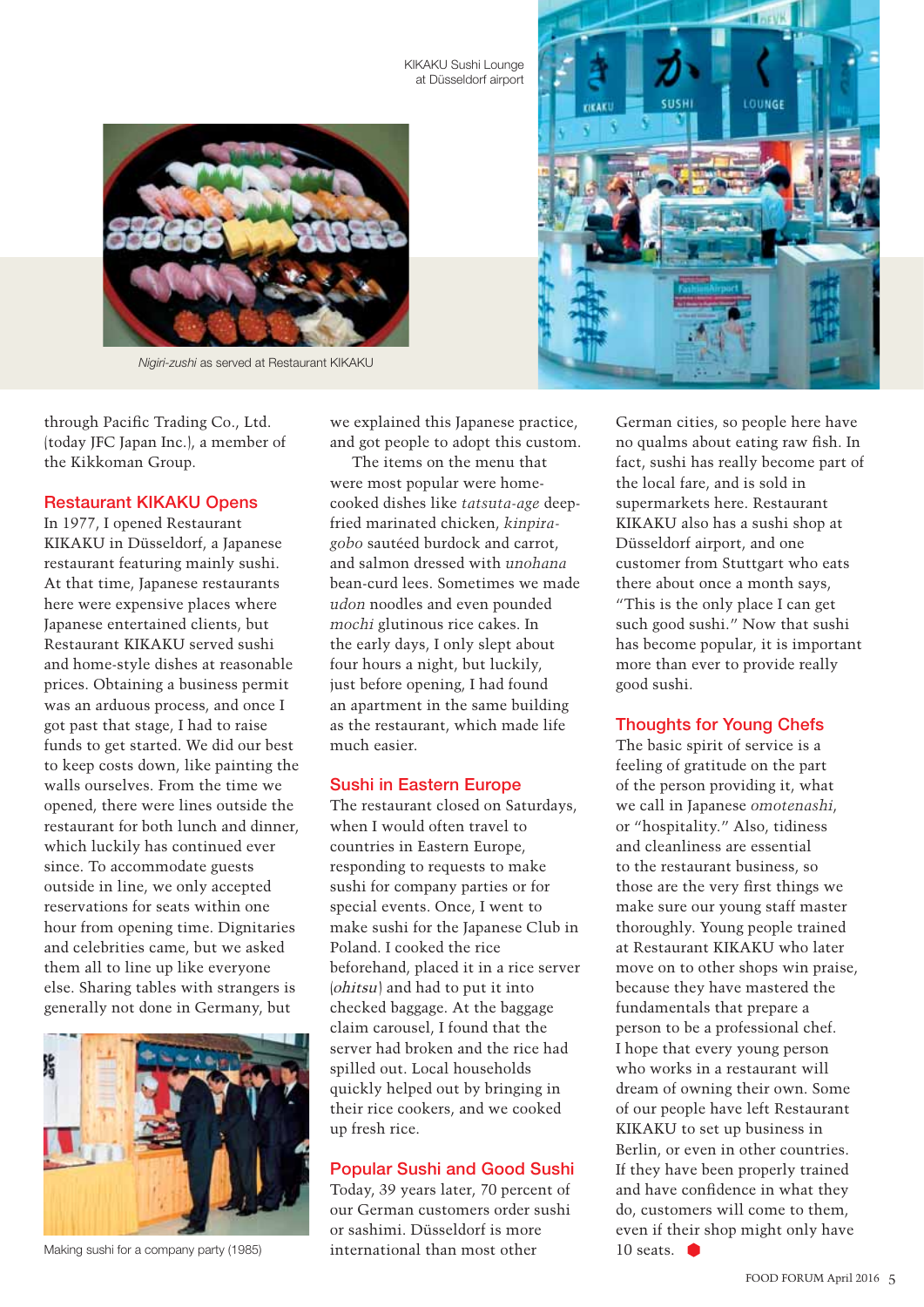



## SEA BREAM WITH YACON *OROSHI* SAUCE

method. O*roshi* seasoned with soy sauce and vinegar coats ingredients well. Yacon *oroshi* reveals the natural taste of this vegetable, which imparts a delicate sweetness to the dish without using sugar.

Grating, or *oroshi*, is a traditional Japanese preparation



Yacon

#### **Makes 2 appetizers** 91 kcal Protein 10.8 g Fat 3 g (per piece)

- 100 g / 3 1/2 oz. yacon
- 
- 3 T apple cider vinegar • 2.5 cm / 1 in. piece ginger, peeled
- and grated
- 2 t Kikkoman Light Color Soy Sauce\*
- 1-2 t Kikkoman Soy Sauce
- 100 g / 3 1/2 oz. sashimi-quality sea bream filet (deboned and trimmed)\*\* • Salt
- Fresh coriander leaves, chopped
- Fresh lettuce leaves

1 To prepare garnish, peel yacon, cut 2 thin slices and julienne them; place in water and  $\perp$  set aside. Grate the remaining yacon and reserve any juice.

 $2$ In a microwave-safe bowl\*\*\*, mix 5 T of the grated yacon together with its juice and 3 T apple cider vinegar. Microwave for about one minute at 800 watts until it comes to a boil.

3Cool slightly, add the grated ginger and both of the soy sauces. Set aside.

A Slice the sea bream filet into pieces about 3-4 mm /  $\frac{1}{8}$  in. thick (*see photo*) and cut each in half lengthwise. (*see photo*) and cut each in half lengthwise.

 $5P$ lace the sliced fish in a bowl, add a scant pinch of salt and mix.<br>DLeave for five minutes.

6Drain the julienned yacon and blot off excess moisture with paper towel. Sprinkle on a few drops of apple cider vinegar, mix and set aside.

Tust before serving, stir 2 T of the yacon-vinegar mixture from Step 3 into the fish.<br>Taste and add a little more of this mixture if needed\*\*\*, followed by the coriander leaves. Mix lightly.

8Serve on fresh lettuce leaves, garnished with the julienned yacon.

If light color soy sauce is unavailable, substitute ordinary soy sauce.

Instead of sea bream, cooked cocktail shrimp are a tasty option. Mix shrimp with 2 T of yacon-vinegar mix and allow to sit 30 minutes. Just before serving, stir in 1 T of yacon-vinegar mix and chopped fresh coriander leaves.

A large, deep bowl is recommended to prevent boiling over. \*\*\*\* Unused sauce keeps several days in refrigerator.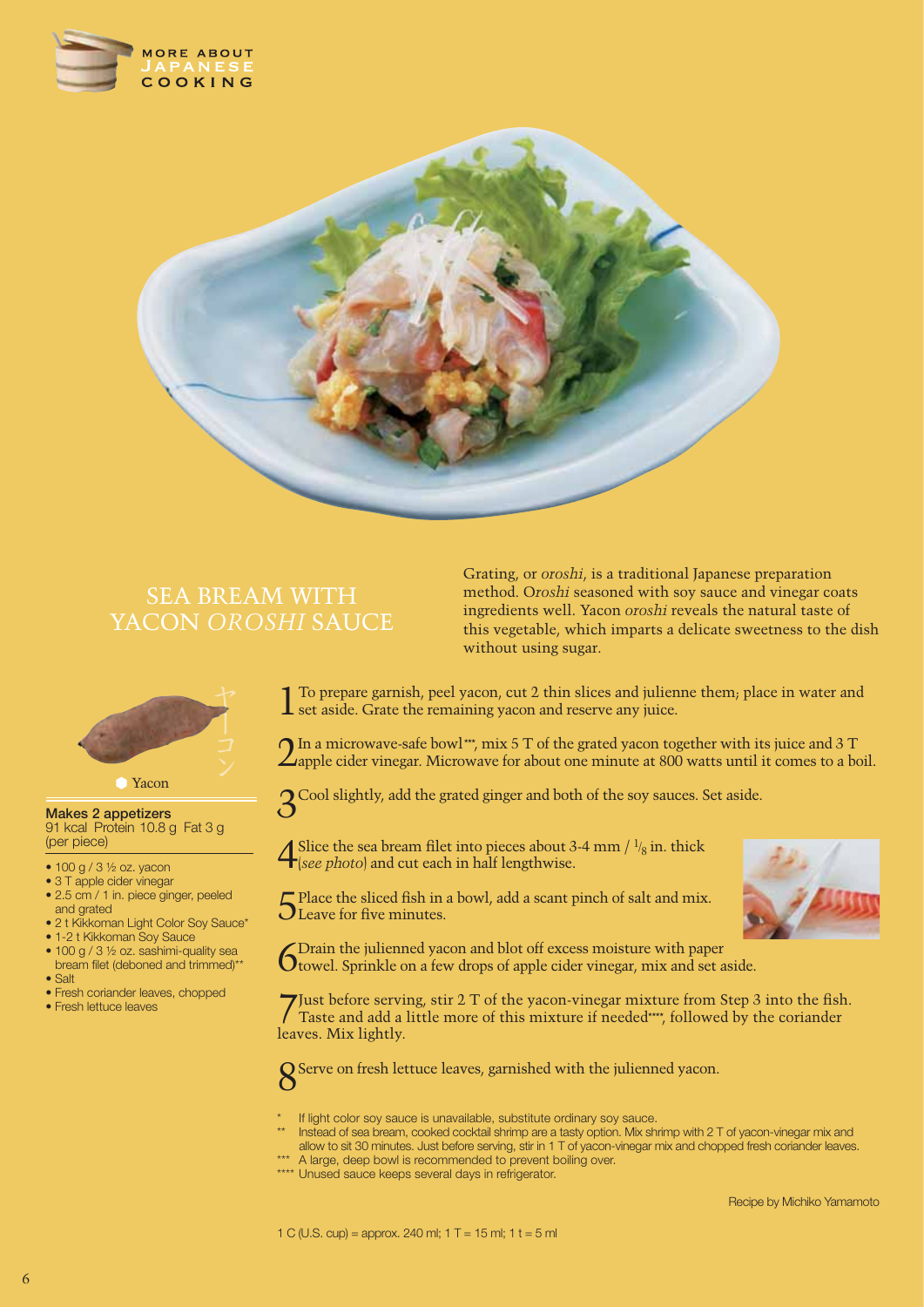

## *GOMOKU-MAME* SIMMERED BEANS AND DICED VEGETABLES

*Gomoku* means several mixed ingredients. Healthy *gomokumame* simmered beans and vegetables typically includes soybeans with root vegetables. Often made in advance and kept chilled for a few days, this is a type of pre-cooked side dish referred to as *jyobi-sai*, also popular in bento lunch boxes.



**Soybeans** 

#### **Serves 6**

109 kcal Protein 6.9 g Fat 3.2 g (per person)

- 1/2 C dried soybeans, about 100 g / 3 ½ oz.
- 1,200 ml / 5 C water
- 2 dried shiitake mushrooms
- 100 g / 3 ½ oz. burdock root
- 100g / 3 ½ oz. carrot
- 1/2 block of konjac, 100 g / 3 ½ oz.
- Kombu,  $4 \times 4$  cm  $/1.5 \times 1.5$  in.
- 2 T granulated sugar
- 2 T Kikkoman Soy Sauce

1 Rinse the soybeans and soak overnight in 1,200 ml / 5 C water in the refrigerator.

2 To reconstitute the dried shiitake, soak for one hour in enough water to completely<br>cover the mushrooms. Drain, then discard the tough ends; cut the mushrooms into pieces 7 mm / 0.3 in.

3Scrub the burdock with a brush. Cut in half lengthwise (or, if very thick, cut in quarters lengthwise), then into pieces 7 mm / 0.3 in.

4Peel the carrot and cut into cubes about 7 mm / 0.3 in. Cut konjac into 7 mm / 0.3 in **4** cubes. Parboil in a pot for one minute, then drain.

5Dampen kombu with water to make it easier to cut; using kitchen shears, cut into pieces 7 mm / 0.3 in.

6In a saucepan\*, place soybeans in water to barely cover them, and bring to a boil over medium heat. Reduce to low heat and continue to simmer for about one hour until soybeans are softened, while skimming off foam (*see photo*). While simmering, top up with water if necessary to barely cover soybeans.



7To the already simmering soybeans, add shiitake, burdock, carrot, konjac and kombu. Simmer over low heat for about 10 minutes, until vegetables are tender.

8Add granulated sugar and simmer for 10 minutes; add soy sauce and simmer another 10 minutes. Increase to medium-low heat and continue to simmer until liquid has almost evaporated, then remove from heat.

 $9$ Before serving, allow the saucepan to cool so the flavor of the various seasonings can penetrate into the ingredients.

\* Saucepan diameter 18-20 cm / 7-8 in.

Recipe by Kikkoman Corporation